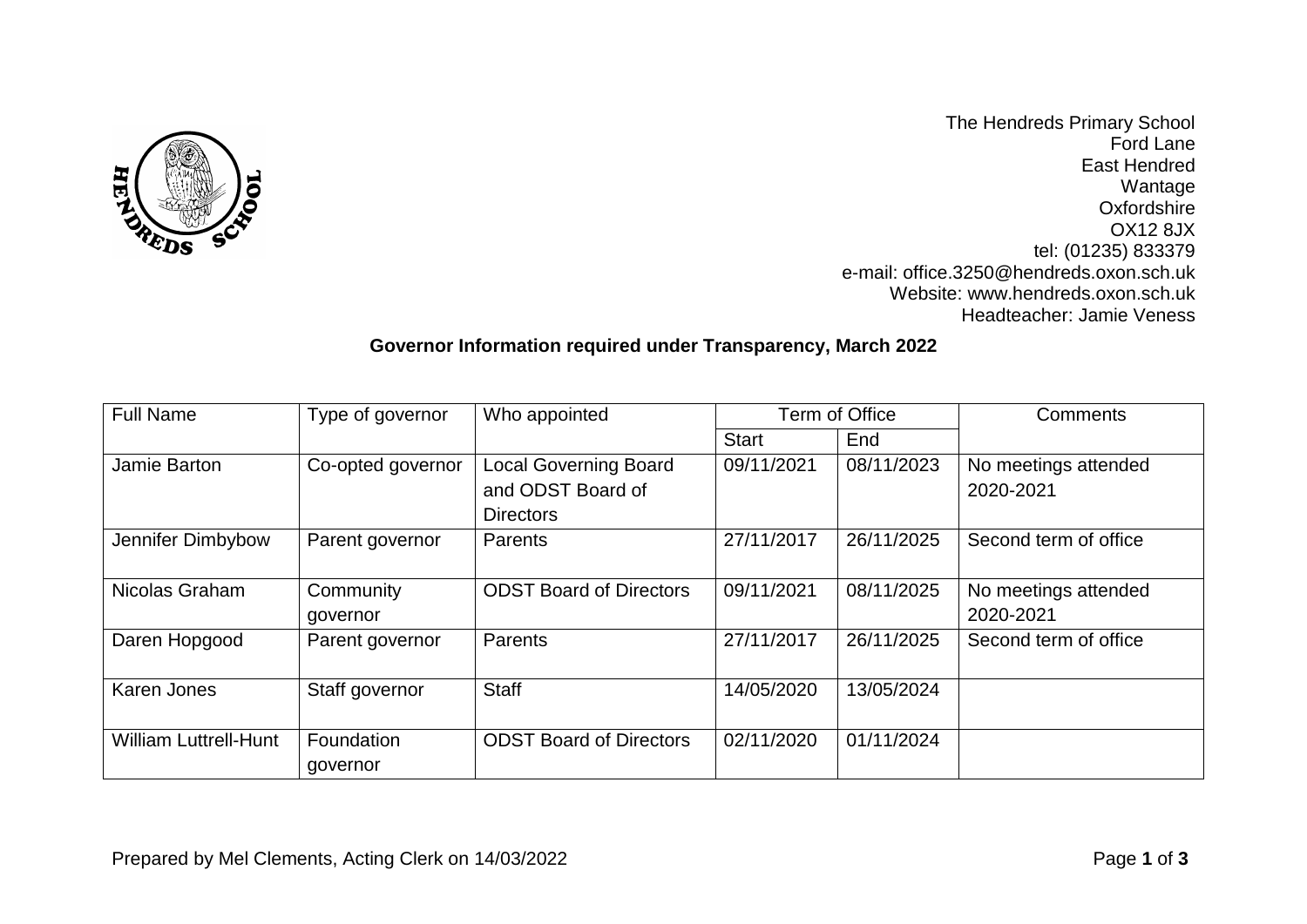| <b>Full Name</b>                                                    | Type of governor | Who appointed                  | Term of Office |                         | <b>Comments</b>               |  |  |
|---------------------------------------------------------------------|------------------|--------------------------------|----------------|-------------------------|-------------------------------|--|--|
|                                                                     |                  |                                | <b>Start</b>   | End                     |                               |  |  |
| Nicola Merry                                                        | Foundation       | <b>ODST Board of Directors</b> | 20/06/2014     | 19/06/2022              | Third term of office          |  |  |
|                                                                     | governor         |                                |                |                         |                               |  |  |
| <b>Susie Morrissey</b>                                              | Foundation       | <b>ODST Board of Directors</b> | 22/09/2020     | 21/09/2024              |                               |  |  |
|                                                                     | governor         |                                |                |                         |                               |  |  |
| <b>Karen Morton</b>                                                 | Foundation       | <b>ODST Board of Directors</b> | 11/09/2018     | 10/09/2022              |                               |  |  |
|                                                                     | governor         |                                |                |                         |                               |  |  |
| Lisa Rees                                                           | Headteacher      | By virtue of Office            | 28/02/2022     |                         |                               |  |  |
|                                                                     |                  |                                |                |                         |                               |  |  |
| <b>Chris Wheaton</b>                                                | Foundation       | <b>ODST Board of Directors</b> | 17/10/2014     | 16/10/2022              | Second term of office         |  |  |
|                                                                     | governor         |                                |                |                         |                               |  |  |
| Governors who have served in the last 12 months (Jan 2021-Dec 2021) |                  |                                |                |                         |                               |  |  |
| Jamie Veness                                                        | Headteacher      | By virtue of Office            | 01/03/2020     | 27/02/2022              | Staff<br>Governor<br>Previous |  |  |
|                                                                     |                  |                                |                |                         | $01/01/2019 - 01/03/2020$     |  |  |
| Asta von Stackelberg                                                | Foundation       | <b>ODST Board of Directors</b> | 04/12/2017     | 03/12/2021              | <b>Previously Parent</b>      |  |  |
|                                                                     | governor         |                                |                | governor: 01/01/2014 to |                               |  |  |
|                                                                     |                  |                                |                |                         | 31/12/2017                    |  |  |